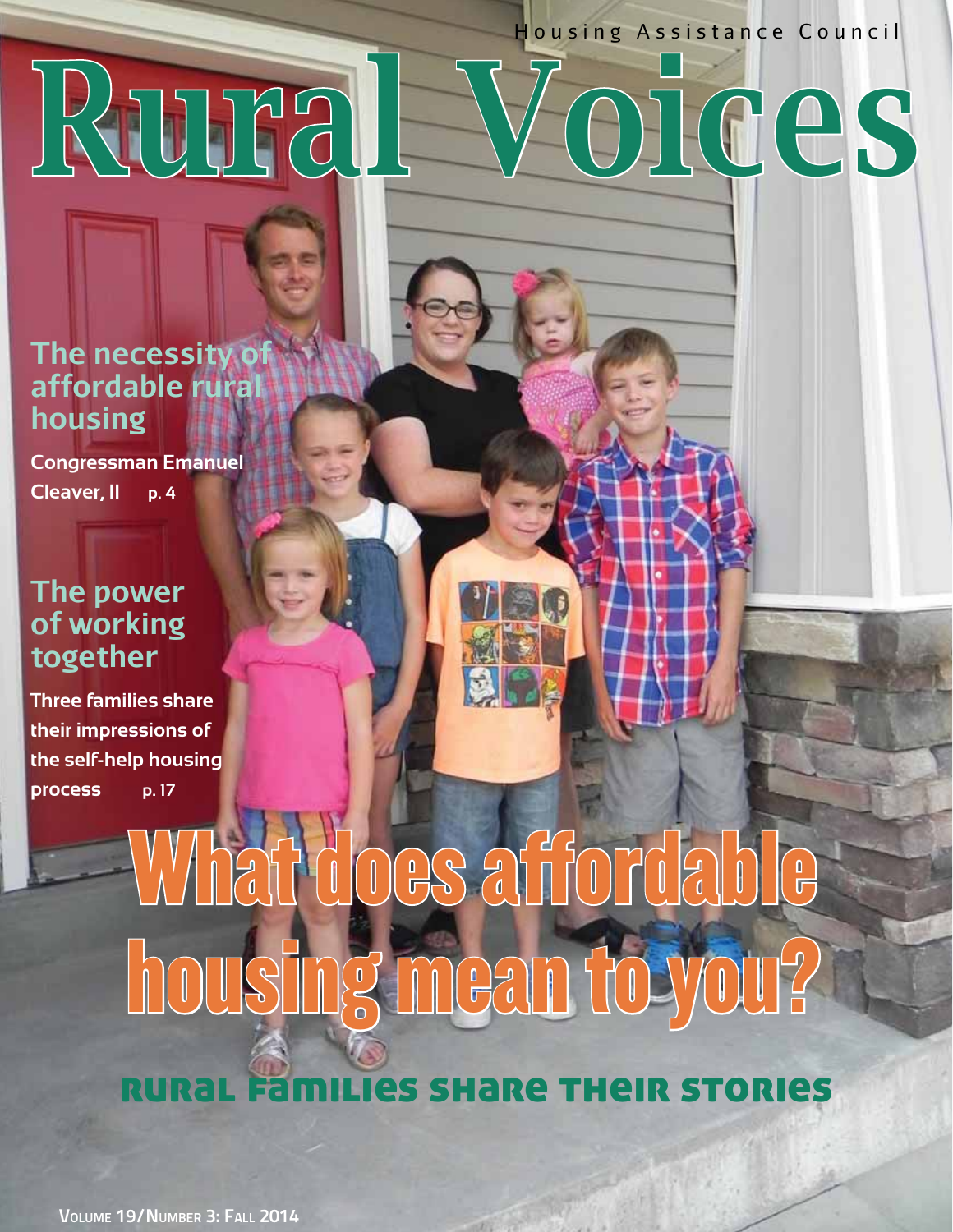## Making Almost **Rural West Virginia** Rural West Virginia

by John David, Director, Southern Appalachian Labor School (SALS)

Converting a log cabin to a modern home means this widow does not have to live in the cold



Nancy Labus wears a heart-shaped pendant in rememberance of her husband

ancy and Cecil (Cork) Labus decided 19 years ago to return home<br>to West Virginia and looked for<br>a rural inexpensive house near<br>where Cork had family. They found an ancy and Cecil (Cork) Labus decided 19 years ago to return home to West Virginia and looked for a rural inexpensive house near old place that had been unoccupied for a decade near Hico, West Virginia in Fayette County.

Fayette County is "at risk" as defined by the Appalachian Regional Commission. Recently, USDA-Rural Development added the county to its "Strikeforce" category citing pervasive poverty and related socio-economic factors. People who once worked hard in coal mining and resourcebased industries are struggling to survive and many, such as Nancy and Cork, had health issues.

The house that Nancy and Cork found was actually a three wall log cabin structure with an "add on" on the fourth side. The roof consisted of trusses and rafters made from tree limbs. The house was heated by a wood burner and wires dangled dangerously inside and out. Needless to say the rehabilitation of this house presented a unique challenge to members of Youth-Build, AmeriCorps, and volunteer programs with the Southern Appalachian Labor School (SALS) who participated in helping to rehabilitate Nancy and Cork's house.

Vickie Smith, who has been the SALS Construction Manager and licensed contractor for 20 years, had never seen a house like Cork and Nancy's before. At first Vickie expressed dismay that the home was on the "to do" list for her. But Nancy, who had heard about the SALS program in a newspaper featured article, was tenacious to see her house rehabilitated. She called SALS over and over for at least a year and until she finally prevailed. SALS then engaged in the tedious process of cobbling together funds from the Pittsburgh Federal Home Loan Bank/United Bank's Affordable Housing Program, USDA-Rural Development's Housing Preservation Grant program, residual money from other projects, and tax-credit donations through the West Virginia Neighborhood Investment Program to assemble a "Force to Make a Difference" for the Labus family. The job was turned over to Dave Shaver, a seasoned SALS site supervisor, who has experience with turning around almost

impossible to rehabilitate houses into something beautiful.

The rehabilitating process was helped considerably by the grateful attitude exhibited by Nancy and Cork. While they had no children together, Nancy had several by a previous marriage. Her son, along with Cork, worked on the roof as "self-help sweat-equity". Nancy provided holiday presents and cooked for the crew, which was highly appreciated since the house was a long ways from anywhere. Crew